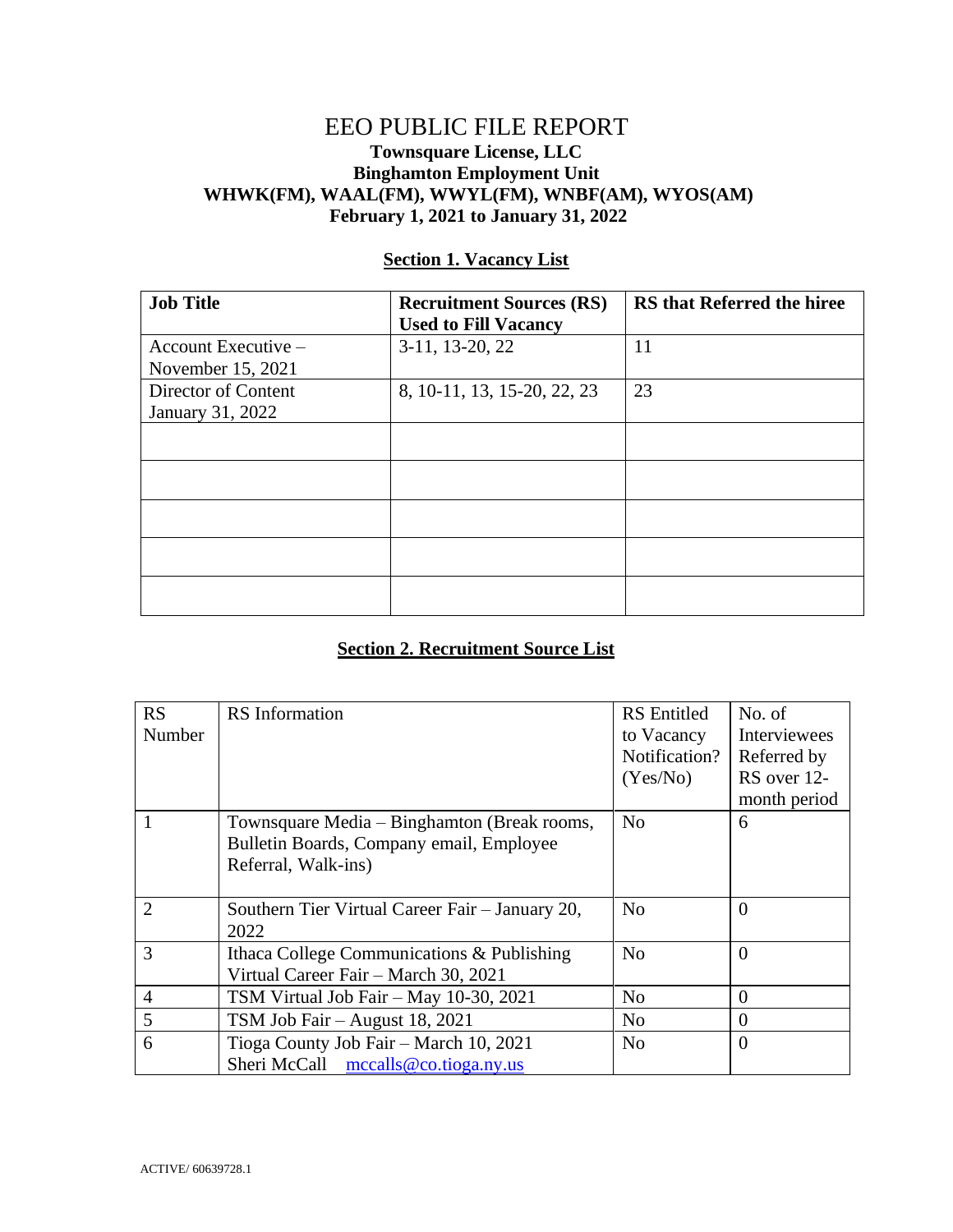| <b>RS</b>      | <b>RS</b> Information                           | <b>RS</b> Entitled | No. of           |
|----------------|-------------------------------------------------|--------------------|------------------|
| Number         |                                                 | to Vacancy         | Interviewees     |
|                |                                                 | Notification?      | Referred by      |
|                |                                                 | (Yes/No)           | RS over 12-      |
|                |                                                 |                    | month period     |
| $\overline{7}$ | Purple Briefcase - SUNY Broome                  | N <sub>o</sub>     | $\overline{0}$   |
|                | https://www2.sunybroome.edu/careercenter/empl   |                    |                  |
|                | oyer-resources/                                 |                    |                  |
|                |                                                 |                    |                  |
| 8              | LinkedIn.com (via Greenhouse)                   | N <sub>o</sub>     | 8                |
|                |                                                 |                    |                  |
| 9              | Handshake - Ithaca College, SUNY Cortland,      | N <sub>o</sub>     | $\overline{0}$   |
|                | Binghamton University, Cornell & Syracuse       |                    |                  |
|                | https://binghamton.joinhandshake.com/login      |                    |                  |
|                | https://cortland.joinhandshake.com/login        |                    |                  |
|                | https://ithaca.joinhandshake.com/login          |                    |                  |
|                | https://cornell.joinhandshake.com/login         |                    |                  |
|                | https://syracuse.joinhandshake.com/login        |                    |                  |
|                |                                                 |                    |                  |
| 10             | New York State Department of Labor              | N <sub>o</sub>     | $\overline{0}$   |
|                | https://newyork.usnlx.com/                      |                    |                  |
|                | <b>Cameron McMicken</b>                         |                    |                  |
|                | Cameron.mcmicken@labor.ny.gov                   |                    |                  |
| 11             | Indeed.com (via Greenhouse)                     | N <sub>o</sub>     | 8                |
|                | www.Indeed.com                                  |                    |                  |
|                |                                                 |                    |                  |
| 12             | All Access                                      | No                 | $\overline{0}$   |
|                | www.allaccess.com                               |                    |                  |
|                |                                                 |                    |                  |
| 13             | <b>NYS Broadcasters Association website</b>     | N <sub>o</sub>     | $\overline{0}$   |
|                | cnash@nysbroadcasters.org                       |                    |                  |
| 14             | Broome Tioga BOCES Job Posting                  | No                 | $\boldsymbol{0}$ |
|                | https://www.btboces.org/JobOpportunities.aspx   |                    |                  |
|                |                                                 |                    |                  |
| 15             | Greater Binghamton Chamber of Commerce job      | N <sub>o</sub>     | $\overline{0}$   |
|                | board                                           |                    |                  |
|                | http://business.greaterbinghamtonchamber.com/jo |                    |                  |
|                | bs                                              |                    |                  |
| 16             | Company Website                                 | N <sub>o</sub>     | 1                |
|                | www.townsquaremedia.com, 981thehawk.com,        |                    |                  |
|                | 991thewhale.com, kissbinghamton.com,            |                    |                  |
|                | wnbf.com, 1360binghamton.com                    |                    |                  |
|                |                                                 |                    |                  |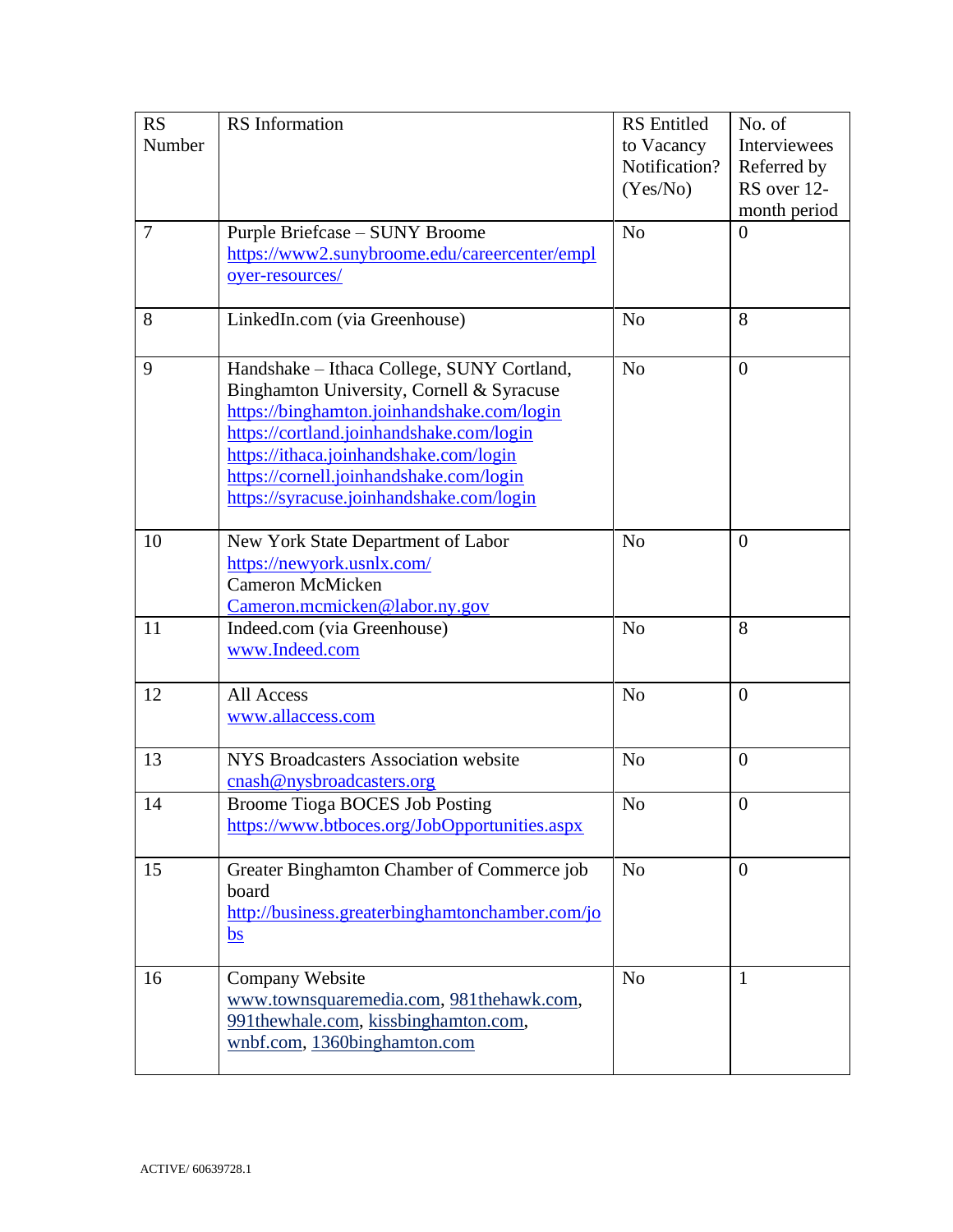| <b>RS</b>                                                  | <b>RS</b> Information                            | <b>RS</b> Entitled | No. of         |
|------------------------------------------------------------|--------------------------------------------------|--------------------|----------------|
| Number                                                     |                                                  | to Vacancy         | Interviewees   |
|                                                            |                                                  | Notification?      | Referred by    |
|                                                            |                                                  | (Yes/No)           | RS over 12-    |
|                                                            |                                                  |                    | month period   |
| 17                                                         | On-Air Job Announcements on each Employment      | N <sub>o</sub>     | $\overline{0}$ |
|                                                            | Unit Station (Account Executive, Brand Manager   |                    |                |
|                                                            | & Director of Content approximately 2,000 spots) |                    |                |
| 18                                                         | Open Recruiter                                   | N <sub>o</sub>     | $\theta$       |
|                                                            |                                                  |                    |                |
| 19                                                         | <b>Broome County Urban League</b>                | N <sub>o</sub>     | $\overline{0}$ |
|                                                            | Shaday Dunbar sdunbar@bcul.org                   |                    |                |
| 20                                                         | <b>Broome</b> - Tioga NAACP                      | N <sub>o</sub>     | $\theta$       |
|                                                            | Cynthia Kirk ckirk1@stny.rr.com                  |                    |                |
| 21                                                         | Society of Broadcast Engineers                   | N <sub>o</sub>     | $\overline{0}$ |
|                                                            | <b>Scott Jones</b><br>kjones@sbe.org             |                    |                |
| 22                                                         | Broome County Dept of Labor                      | N <sub>o</sub>     | $\overline{0}$ |
|                                                            | Preston Hertzog                                  |                    |                |
|                                                            | preston.hertzog@brommecounty.us                  |                    |                |
| 23                                                         | <b>Internal Promotion</b>                        | N <sub>o</sub>     | $\mathbf{1}$   |
|                                                            |                                                  |                    |                |
| <b>Total Number of Interviews over 12-month period: 24</b> |                                                  |                    |                |

## **Section 3. Recruitment Initiatives**

| <b>Type of Recruitment Initiative</b> | <b>Brief Description of Activity</b>                |
|---------------------------------------|-----------------------------------------------------|
| Participated in job fair              | Townsquare Media participated in the Tioga County   |
|                                       | Virtual Job Fair held on March 10, 2021 from 10a to |
|                                       | 2pm. This one-day virtual job fair is organized by  |
|                                       | Tioga Employment Center, Broome-Tioga Workforce     |
|                                       | NY. This is a community-wide event that promotes    |
|                                       | employment and education in the Greater Binghamton  |
|                                       | Area. Tioga Employment Center, and Broome-Tioga     |
|                                       | Workforce NY was the general recruitment source.    |
|                                       | The Employment Unit distributed "Career"            |
|                                       | Opportunities" online. The Market President         |
|                                       | participated and has substantial responsibility in  |
|                                       | making hiring decisions.                            |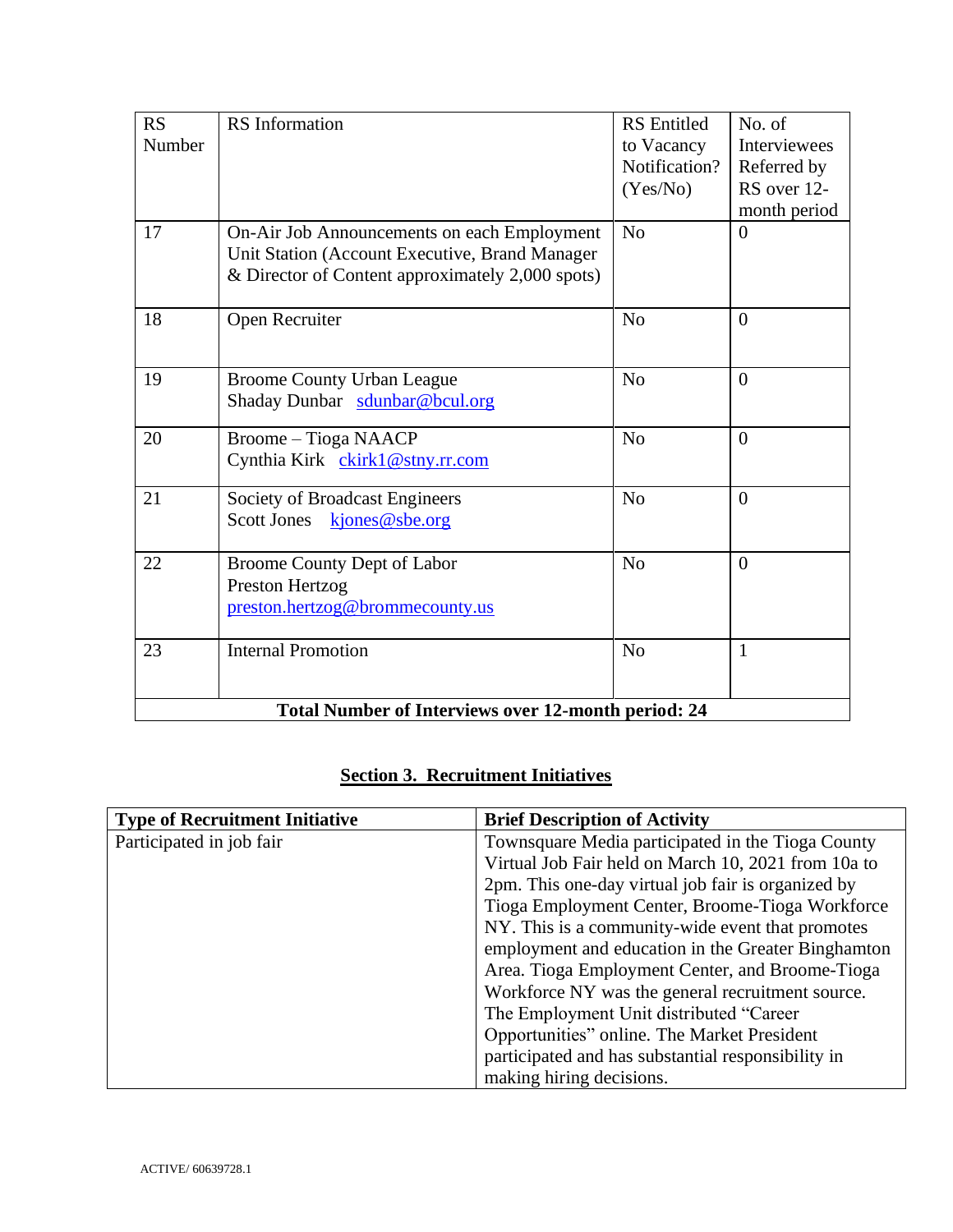| <b>Type of Recruitment Initiative</b> | <b>Brief Description of Activity</b>                                                                                                                                                                                                                                                                                                                                                                                                                                                                                                                                                                                         |
|---------------------------------------|------------------------------------------------------------------------------------------------------------------------------------------------------------------------------------------------------------------------------------------------------------------------------------------------------------------------------------------------------------------------------------------------------------------------------------------------------------------------------------------------------------------------------------------------------------------------------------------------------------------------------|
| Participated in job fair              | Townsquare Media participated in the Southern Tier<br>Virtual Career Fair on January 20, 2022 from 11a to<br>2p. This one-day virtual event is organized by the<br>NYS Department of Labor. This virtual job fair is a<br>community-wide event that promotes employment and<br>education in the Greater Binghamton area. There was a<br>live event site that was used to chat with job seekers as<br>well as a "virtual booth" that job seekers could visit.<br>The Market President participated and has substantial<br>responsibility in making hiring decisions.                                                          |
| Participated in job fair              | Townsquare Media participated in the in the Ithaca<br>College Communications & Publishing Virtual Career<br>Fair on March 30, 2021 from 12 Noon to 3pm. This<br>one-day virtual job fair was organized by Ithaca<br>College and Handshake. Fields represented included<br>advertising, public relations, publishing, marketing,<br>media, journalism, writing, production and more. The<br>virtual job fair allowed for half hour group information<br>sessions of up to 50 people and 10 minute individual<br>meetings. The Market President participated and has<br>substantial responsibility in making hiring decisions. |
| Hosted and participated in job fair   | Townsquare Media hosted and participated in the<br>Townsquare Media Virtual Job Fair from May 10 to<br>30, 2021 along with ten companies. The online job fair<br>was promoted on-air, online, through social media,<br>email newsletters, etc. directing job seekers to our<br>websites for job openings and information. The<br>Market President participated and has substantial<br>responsibility in making hiring decisions.                                                                                                                                                                                             |
| Hosted and participated in job fair   | Townsquare Media hosted and participated in the<br>Townsquare Media Job Fair held at the Oakdale Mall<br>on August 18, 2021 from 11am to 3pm along with 30<br>companies. The one-day job fair was promoted on-air,<br>online, through social media, email newsletters, etc.<br>The Market President, Director of Sales and Senior<br>Media & Digital Sales Executive participated in the<br>event and have substantial responsibility in making<br>hiring decisions.                                                                                                                                                         |